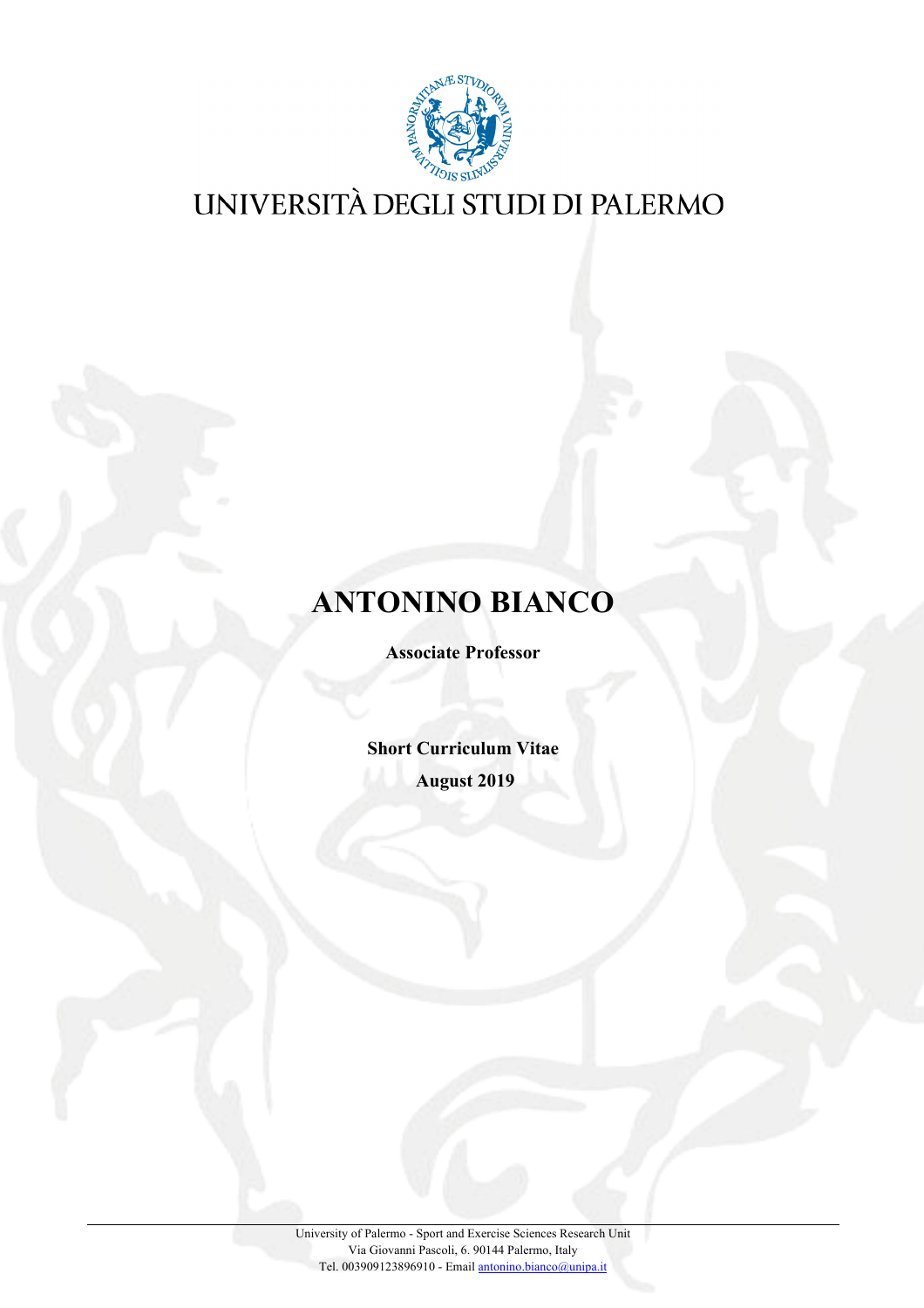

#### *Personal details*

Name: **Antonino Bianco** Date of Birth: April 17<sup>th</sup>, 1980 Nationality: Italian

*Employment*

Marital status: Married since 09/10/2012 with (Esamuela Mancuso) Number of children: One daughter 5 yrs (Barbara Alison)

2008 to present Associate Professor – University of Palermo, Italy http://portale.unipa.it/persone/docenti/b/antonino.bianco

#### *Short CV*

In November 1999 he is enrolled in the School of Sports and Exercise Science of the University of Palermo. Graduating student of the institute of Human Physiology directed by the Prof. Giuseppe Amato from the academic year 2002-03, up to the degree. He has achieved the Master's Degree in Sports Science in July of 2004, bringing votes 110/110; the thesis has been published (Adaptations in heart instalments and arterial pressure induced by to specific training exercise program for elite soccer referees: the case report. Ital Jour Sport Sci 2005: 12: 145-149 - ISSN 1592-5749).

In September 2004 he is invited by the FIGC (Italian Soccer Players Federation) to participate in the Degree Award "Artemio Franchi" VIII°; the Bianco's thesis was classified in 13<sup>th</sup> position among 300 theses.

In January 2005, by interview, he becomes PhD student in Exercise Physiology and Sports Science at the Faculty of Medicine of the University of Palermo, Department of Experimental Medicine. In April 2008, he finished his PhD with the thesis "Metabolic and Cardiovascular Modifications induced by the indoor cycling fitness activity in men and women"; the thesis both in part has been published (The effects of indoor cycling training in sedentary overweight women. *J Sports Med Phys Fitness. 2010 Jun;50(2):159-65.)* in part has been submitted.

In December 2008, he becomes Assistant Professor in Sports Science at the University of Palermo, School of Sports Science.

In January 2010, he becomes ERASMUS coordinator of the School of Sports Science, University of Palermo.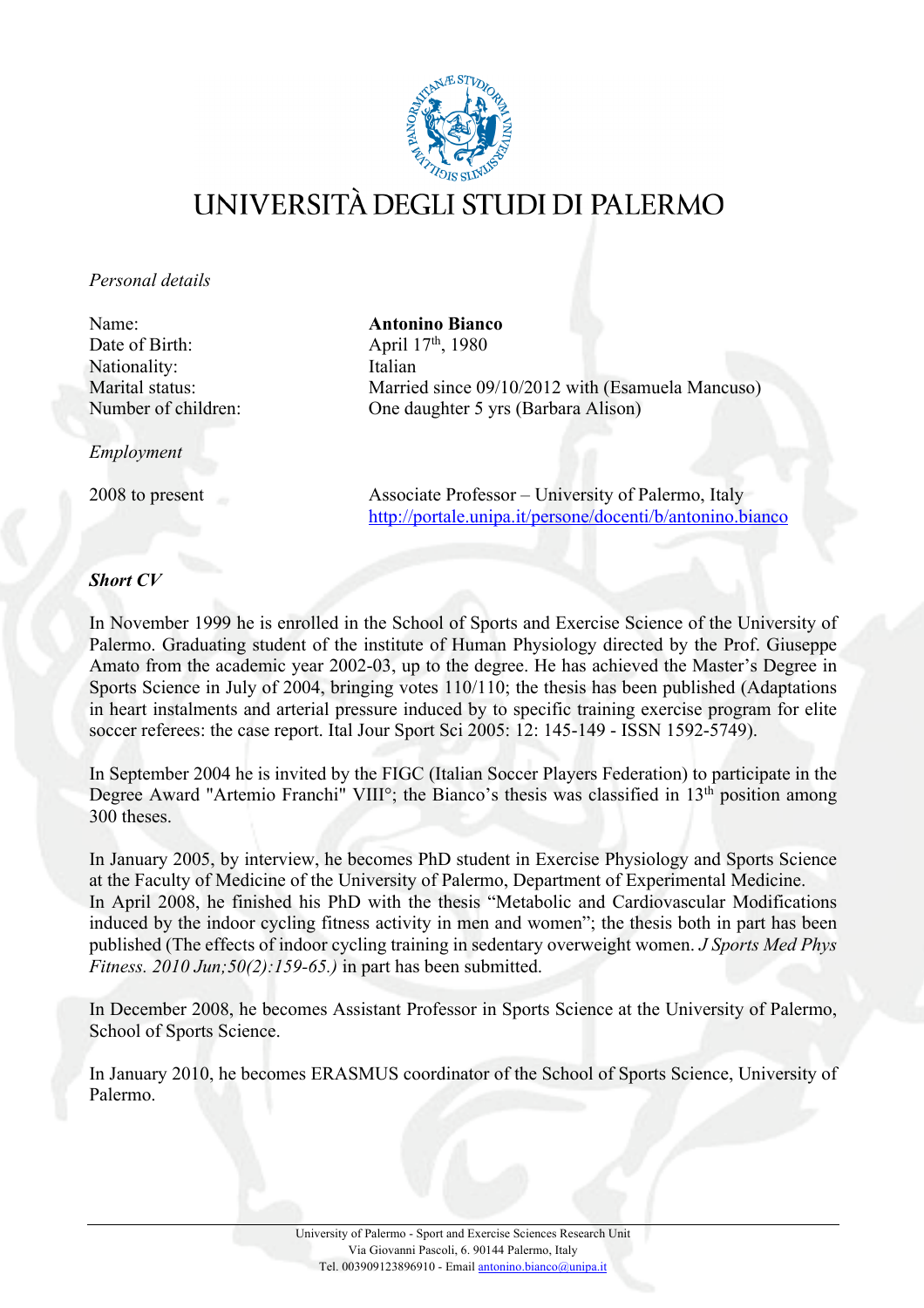

#### *Of interest*

In January 2011, he becomes member of TEG (Technical Expert Group) on EHFA project. The European Health and Fitness Association (EHFA) is a UE initiative with the aim to standardize and disseminate standards on fitness vocational education training. EHFA Standards are developed by the EHFA Standards Council which is an independent body responsible for the direction and strategic thinking for developing the regulatory framework, which underpins public confidence in the work and development of the European Health and Fitness industry, and in a complex environment of European dimensions. It works closely with the European Commission, especially in support of its Lifelong Learning Programme.

In January 2012, he becomes Scientific Consultant of the ASSO Project (2012-2014). A national project supported by the Italian Ministry of Health and managed by the Principal Investigator dr. Garden Tabacchi (Ministero della Salute / Age.na.s – CUP: I85J10000500001). http://www.assoproject.info/index.php?lang=en

Consultancy grant:  $\epsilon$  10.000,00.

From 2011 up to 2014, he was Scientific Consultant of the CONI Sicilia (Italian Olympic Committee) for Vocational Training Programs. http://sicilia.coni.it/sicilia.html

Consultancy grant:  $\in$  3.000,00/year

From 2012 to 2015, he was Scientific Consultant of the CUS Palermo. The Consultancy includes data collection, data analysis and seminars. http://www.cuspalermo.it/

Consultancy grant:  $\epsilon$  5.000,00/year

From 2013 up to 2016. Scientific Advisor UNIPA Team for LISTANet consortium ( $\epsilon$  10.000,00) European Project. "A Healthy Diet for a Healthy Life (JPI HDHL), first joint action: the Knowledge Hub on the DEterminants of DIet and Physical Activity (DEDIPAC–HK)". (CUP: B84G14000040008).

Consultancy grant:  $\epsilon$  5.000,00

From 2017 up to present. Scientific Coordinator of ESA Project (CUS - Università degli Studi di Palermo). ERASMUS+ Project (ESA, Enriched Sport Activities Program. CUP 579661-EPP-1-2016- 2-IT-SPO-SCP).

Budget: € 492.777,00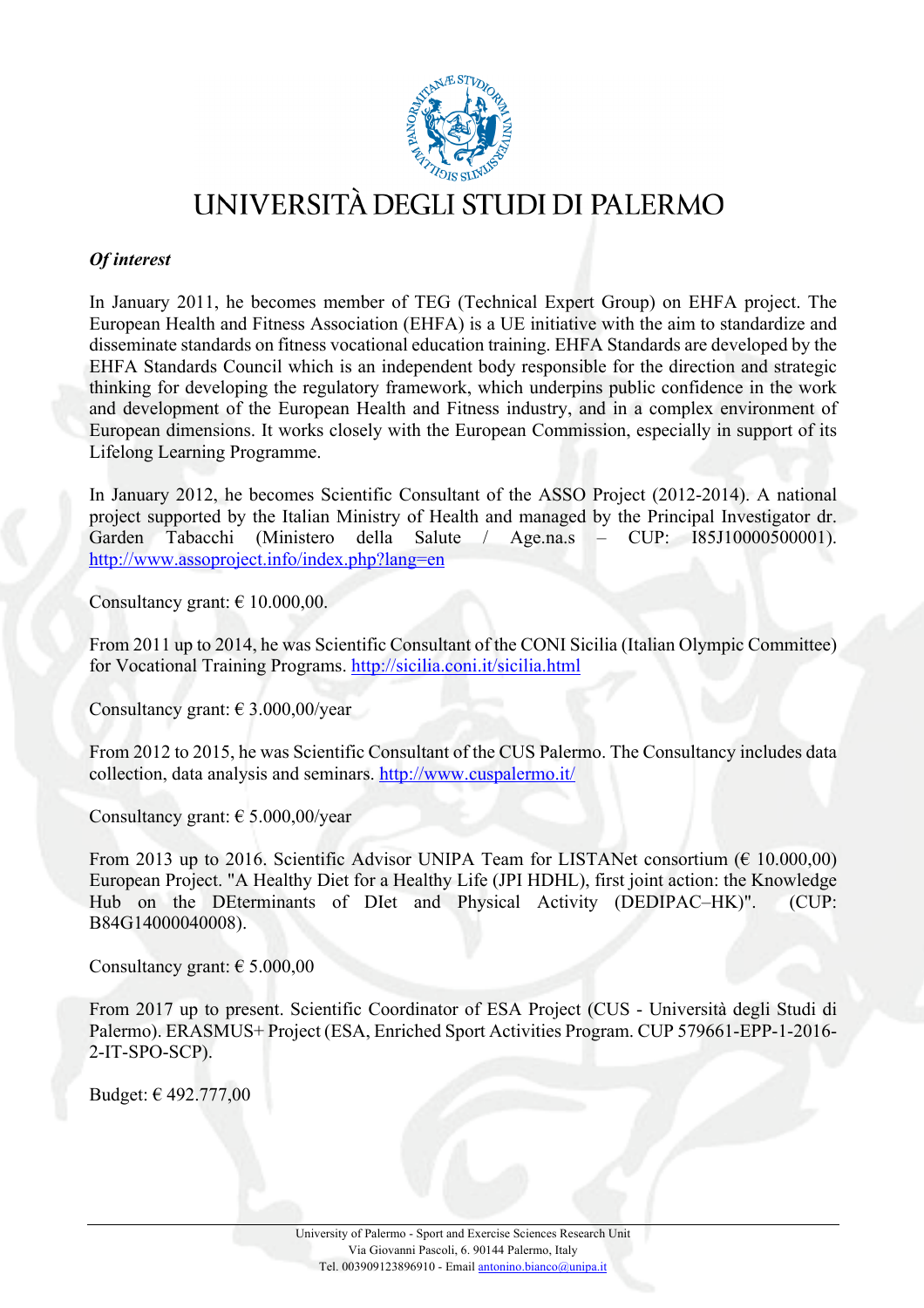

From 2018 up to present. Scientific Coordinator of UNIPA Team (Università degli Studi di Palermo). ERASMUS+ Project (SAVE Project; Grant Agreement No. 2017 - 2484 / 001 – 001)

Budget: € 41.017,00

From 2018 up to present. Scientific Coordinator of UNIPA Team (Università degli Studi di Palermo). ERASMUS+ Project (GReFORM Project; Grant Agreement No. 2017 - 3336 / 001 – 001).

Budget: € 21.000,00

Since 2013 to present, he is the Deputy Dean for International Relations of Sport and Exercise Sciences Degree Courses at University of Palermo.

*International Didactic and Scientific Activity*

#### **Germany**

Visiting Researcher in Munich. Period: April 2011. Technische Universität München (TUM).

#### **Poland**

Visiting Professor in Gdansk. Period: November 2013. Faculty of Physical Education and Sport.

#### **Turkey**

Visiting Professor in Ankara. Period: September 2014. Faculty of Physical Education and Sport.

#### **Portugal**

Visiting Professor in Coimbra. Period: March 2017. Faculty of Physical Education and Sport.

#### **Portugal**

Visiting Professor in Coimbra. Period: April 2018. Faculty of Physical Education and Sport.

#### *Didactic Activity*

Since 2006 to present, he is lecturer of Strength and Conditioning at University of Palermo. Since 2008 to present, he is lecturer of Health & Fitness at University of Palermo. Since 2009 to present, he is lecturer of Exercise Physiology at University of Palermo.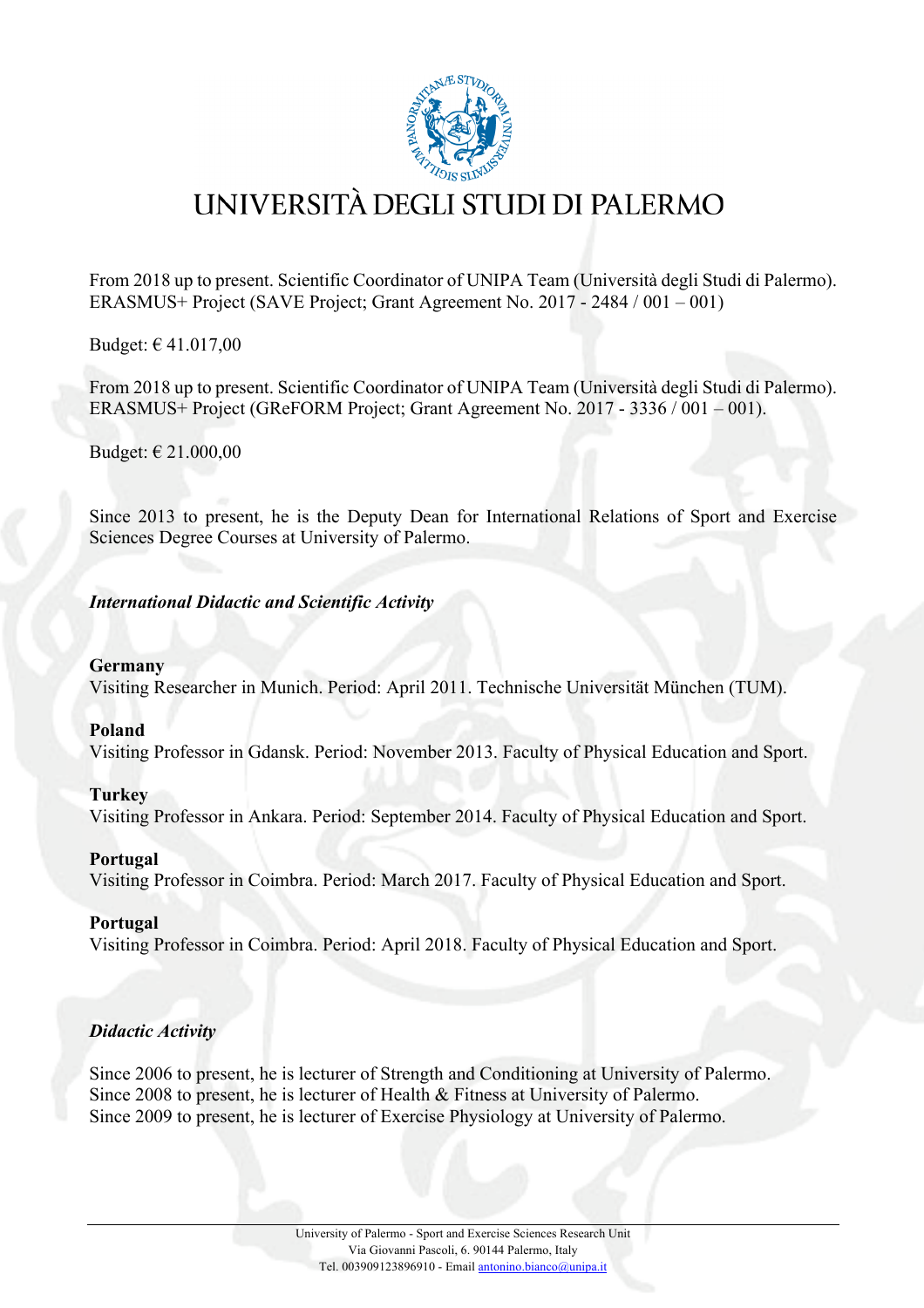

#### *Scientific Activity*

Actually, his principal research activities can be summarized into 3 main themes:

- Fitness activities: development and validation of specific resistance training programs;
- Epidemiological studies: public health and fitness activities;
- Exercise physiology: monitoring of physiological parameters and biomarkers in sport teams and in fitness activities.

From 2005 to present, he published 105 Peer-Reviewed Research Papers and 150 Proceedings and participated as Speaker and Keynote Speaker at National invited presentations and International invited presentation.

#### *Collaborations*

- The College of New Jersey, Health & Exercise Science Department, USA
- Faculty of Sport and Physical Education, Novi Sad, Serbia
- Department of Life and Sports Sciences, University of Greenwich, United Kingdom
- Department of Experimental Medicine "Physiology Section", University of Padua, Italy
- Department of Physiology and Sports Science, National Sports Academy, Novgorod, Russia
- Design School, Loughborough University, United Kingdom
- Department of Health Promotion, University of Palermo, Italy
- Department of Biochemistry, University of Palermo, Italy
- MEDEOR srl Research Laboratory, Italy
- Faculty of Physical Education and Sport, Ankara University, Turkey
- Faculty of Physical Education, Gdansk University, Poland
- Faculty of Physical Education, FASTO, University of Sarajevo, Bosnia and Herzegovina
- Faculty of Kinesiology, University of Split, Croatia
- Faculty of Physical Education and Sport, Coimbra University, Portugal
- Faculty of Physical Education and Sport, Murcia University, Spain